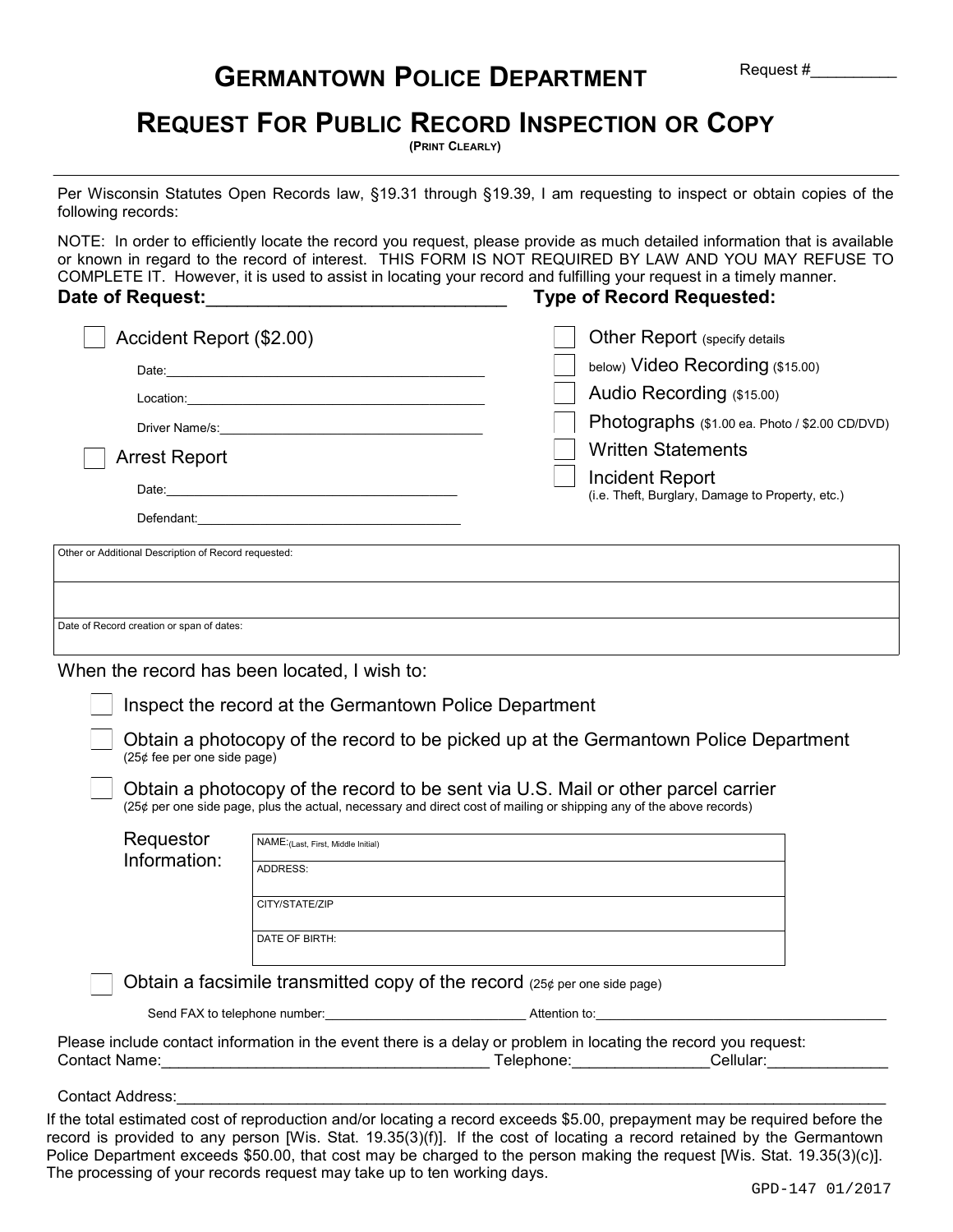### INDIVIDUALS REQUESTING REPORTS CONTAINING JUVENILE INFORMATION MUST COMPLETE THE ENTIRE FOLLOWING FORM.

#### PLEASE SIGN THIS FORM WHEN REQUESTING JUVENILE REPORTS.

Juvenile reports may be released to the following persons subject to departmental policy. To allow us to appropriately review your request, please check all the following that apply. Documentation will be required prior to the release of information requested. Juvenile records will not be sent by mail or faxed. A photo ID will be required to pick up the report.

| l am: |                                                                                                                                                                 |
|-------|-----------------------------------------------------------------------------------------------------------------------------------------------------------------|
|       | <b>Biological Parent</b>                                                                                                                                        |
|       | Guardian named by the court (provide documentation)                                                                                                             |
|       | Legal Custodian given by court order (provide documentation)                                                                                                    |
|       | Non-marital biological father                                                                                                                                   |
|       | Juvenile (14 years of age or older) - requesting one's own report                                                                                               |
|       | Victim of the juvenile's act (for sole purpose of recovering injury, damage or loss suffered as a result<br>of the juvenile act)                                |
|       | Victim's insurer (when court ordered restitution has not been made within one year—for the sole<br>purpose of investigating the claim, provide documentation)   |
|       | Insurance Company and/or Representative Attorney—with signed/written release from the Juvenile's<br>parent, guardian or legal custodian (provide documentation) |
|       | If you are a parent: My parental rights (have) (have not) been terminated (circle one).                                                                         |

Signature of Person Requesting the Report **Date** Date

 $\overline{1}$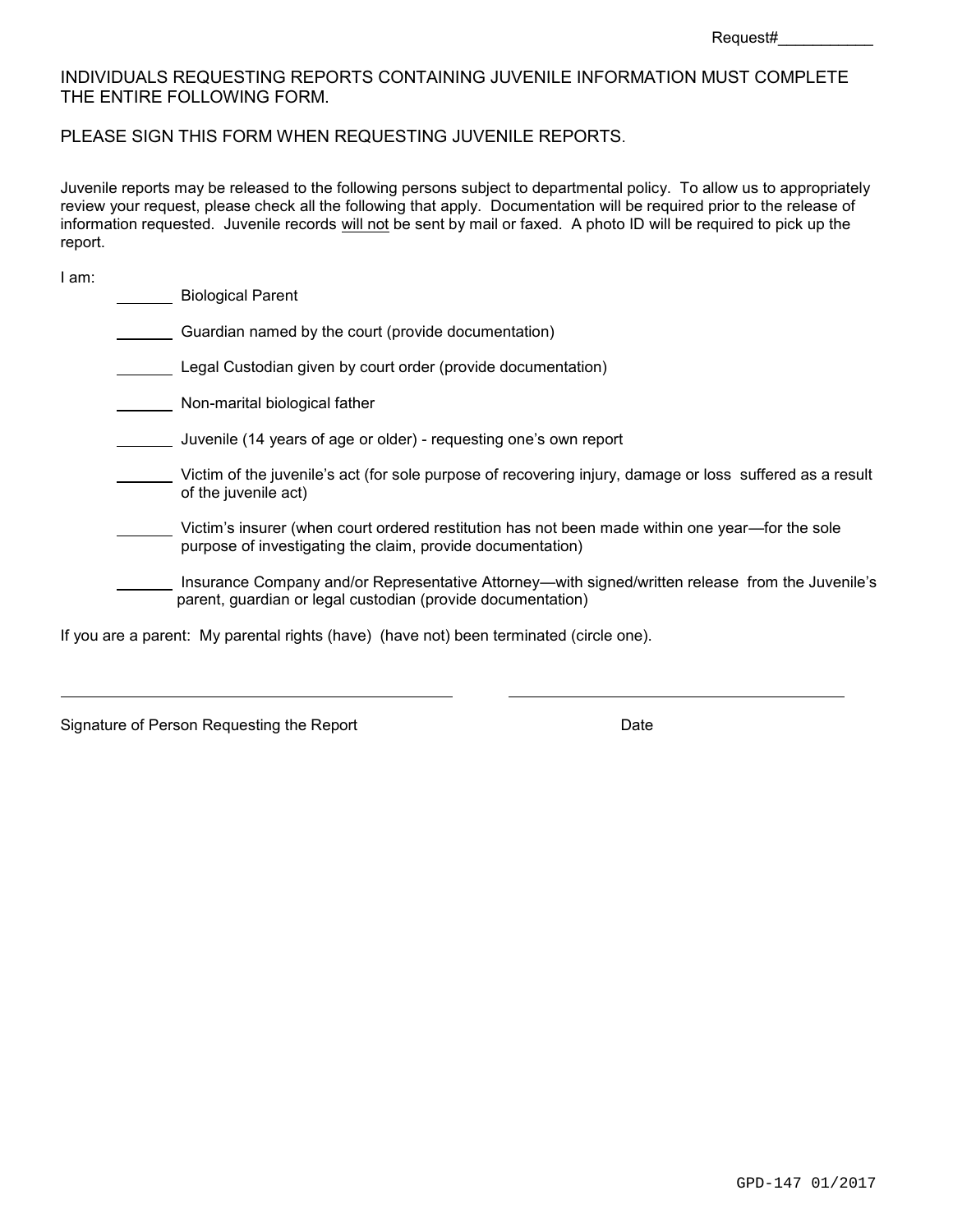# **DRIVER'S PRIVACY PROTECTION ACT CERTIFICATION**

The undersigned, as a requestor of records that contain information subject to the protections of the Driver's Privacy Protection Act of 1994, 18 U.S.C. § 2721, *et seq.*, hereby certifies that it is requesting the records for the following permitted purpose (Check all that apply):

- $\Box$  For use by any government agency, including any court or law enforcement agency, in carrying out its functions, or any private person or entity acting on behalf of a Federal, State, or local agency in carrying out its functions.
- $\Box$  For use in connection with matters of motor vehicle or driver safety and theft; motor vehicle emissions; motor vehicle product alterations, recalls, or advisories; performance monitoring of motor vehicles, motor vehicle parts and dealers; motor vehicle market research activities, including survey research; and removal of non-owner records from the original owner records of motor vehicle manufacturers.
- $\Box$  For use in the normal course of business by a legitimate business or its agents, employees, or contractors, but only (A) to verify the accuracy of personal information submitted by the individual to the business or its agents, employees, or contractors; and (B) if such information as so submitted is not correct or is no longer correct, to obtain the correct information, but only for the purposes of preventing fraud by, pursuing legal remedies against, or recovering on a debt or security interest against, the individual.
- $\Box$  For use in connection with any civil, criminal, administrative, or arbitral proceeding in any Federal, State, or local court or agency or before any self-regulatory body, including the service of process, investigation in anticipation of litigation, and the execution or enforcement of judgments and orders, or pursuant to an order of a Federal, State, or local court.
- $\Box$  For use in research activities, and for use in producing statistical reports, so long as the personal information is not published, redisclosed, or used to contact individuals.
- $\Box$  For use by any insurer or insurance support organization, or by a self-insured entity, or its agents, employees, or contractors, in connection with claims investigation activities, antifraud activities, rating or underwriting.
- $\Box$  For use in providing notice to the owners of towed or impounded vehicles.
- $\Box$  For use by any licensed private investigative agency or licensed security service for any purpose permitted under this subsection.
- $\Box$  For use by an employer or its agent or insurer to obtain or verify information relating to a holder of a commercial driver's license that is required under Chapter 313 of U.S.C. Title 49.
- $\Box$  For use in connection with the operation of private toll transportation facilities.
- $\Box$  For any other use in response to requests for individual motor vehicle records if the State has obtained the express consent of the person to whom such personal information pertains.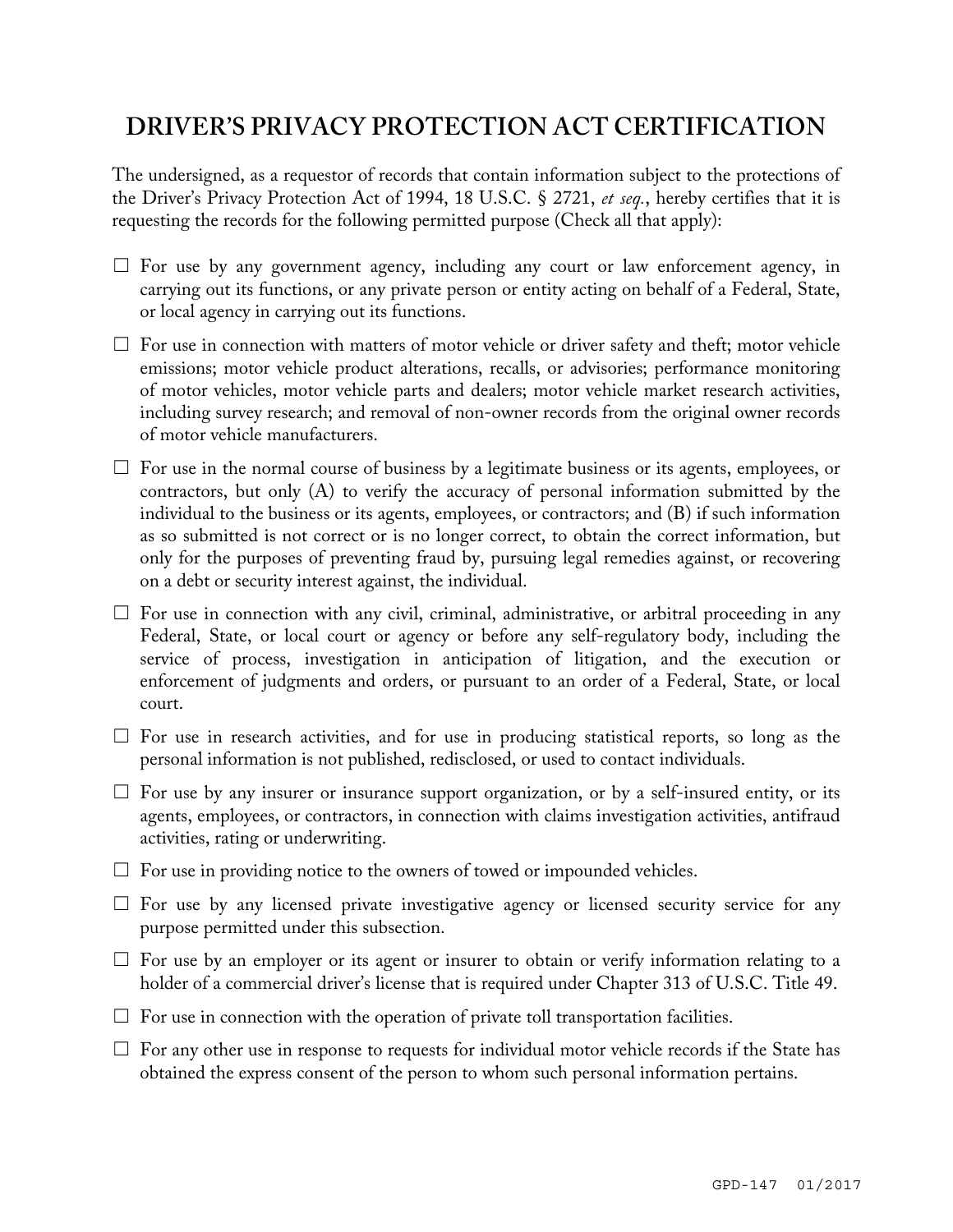- $\Box$  For bulk distribution for surveys, marketing or solicitations if the State has obtained the express consent of the person to whom such personal information pertains.
- $\Box$  For use by any requester, if the requester demonstrates it has obtained the written consent of the individual to whom the information pertains.
- $\Box$  For any other use specifically authorized under the law of the State that holds the record, if such use is related to the operation of a motor vehicle or public safety.

In support of the asserted permitted purpose identified above, I hereby provide the following details or explanations (attach documentation as necessary):

**The undersigned further certifies their understanding that, upon receipt of any records disclosed pursuant to the above-identified permissible purpose, the undersigned of prohibited by 18 U.S.C. § 2721(c) from reselling or redisclosing this protected information without a permissible use. This certification is made with the understanding that procuring protected personal information for an unlawful purpose and/or making false representations to obtain protected personal information is a violation of 18 U.S.C. § 2722. Violations of these provisions subjects the undersigned to criminal and civil penalties as provided for in the Act.**

Dated this \_\_\_\_\_\_\_\_\_ day of \_\_\_\_\_\_\_\_\_\_\_\_\_\_\_\_\_\_\_\_\_\_\_, 20\_\_\_\_.

\_\_\_\_\_\_\_\_\_\_\_\_\_\_\_\_\_\_\_\_\_\_\_\_\_\_\_\_\_\_\_\_\_\_\_\_ Signature

\_\_\_\_\_\_\_\_\_\_\_\_\_\_\_\_\_\_\_\_\_\_\_\_\_\_\_\_\_\_\_\_\_\_\_\_ Printed Name